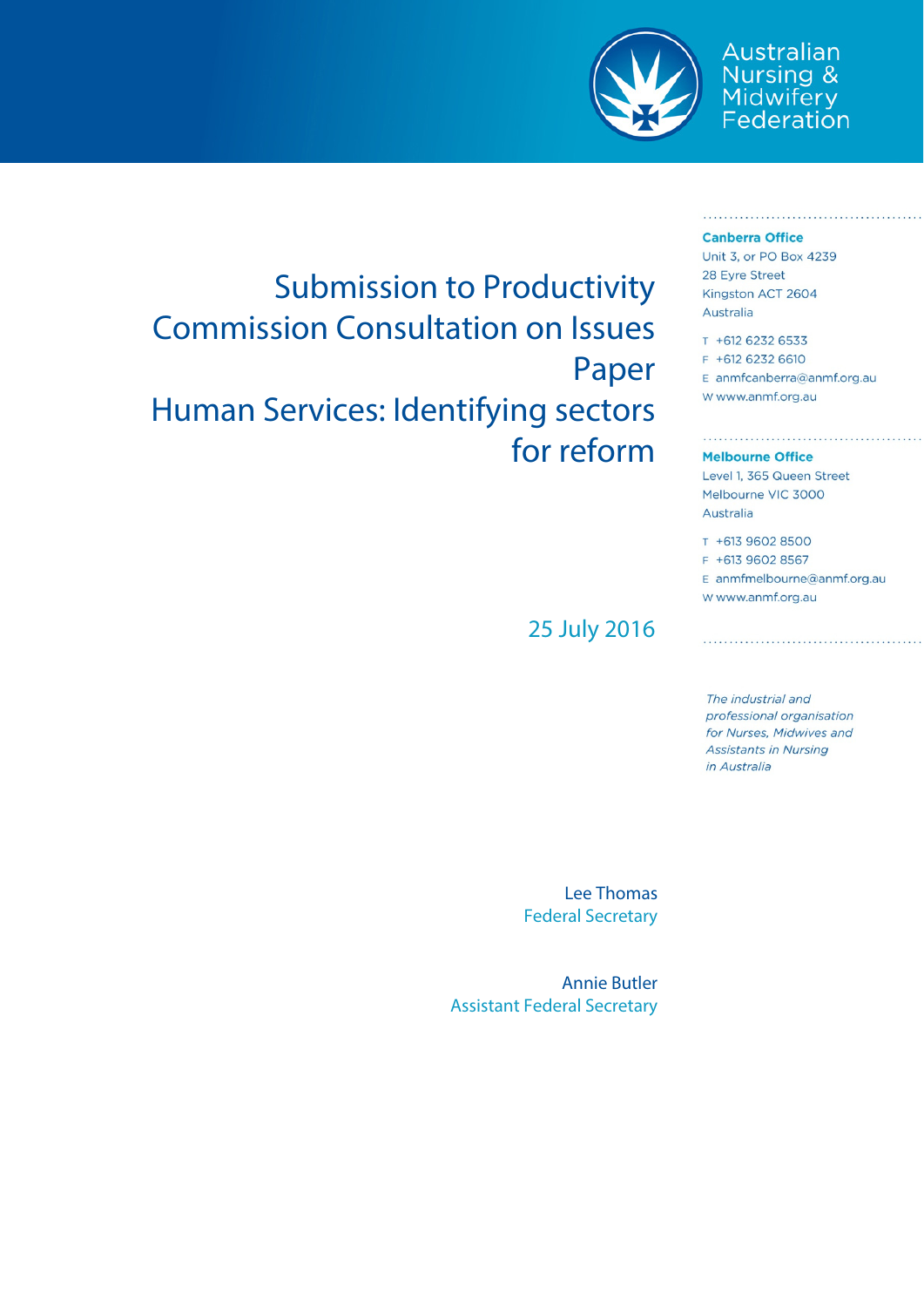# **Executive summary**

1

The Australian Nursing and Midwifery Federation (ANMF) welcomes the opportunity to make a submission to the Productivity Commission's consultation on *Human Services: Identifying sectors for reform.* 

This ANMF submission focusses on our contention that the legislation governing Nurse Practitioners<sup>1</sup> and Eligible Midwives<sup>2</sup> should be amended to enable them to practice in the public primary health care sector. Current legislation and funding mechanisms for these health professionals is anti-competitive and restricts their practice largely to the tertiary and private sector.

Nurse Practitioners and Eligible Midwives have demonstrated they can make a difference to the health and well-being of the Australian community. Evidence confirms consumers have confidence in the care received from Nurse Practitioners<sup>3</sup>. As regulated health professionals, the practice of Nurse Practitioners and Eligible Midwives is governed by a risk mitigation professional practice framework, to ensure quality and safety of the public. The ANMF argues these clinical expert nurses and midwives are an under-utilised resource in the health and aged care services in this country.

<sup>&</sup>lt;sup>1</sup> Definition of Nurse Practitioner in *Registration Standard Endorsement as a Nurse Practitioner (2016):* "Nurse practitioner is an advanced practice nurse endorsed by the NMBA who has direct clinical contact and practises within their scope under the legislatively protected title 'nurse practitioner' under the National Law". Retrieved on 22/07/2016 from the Nursing and Midwifery Board of Australia (NMBA) website: http://www.nusingandmidwiferyboard.gov.au 2

 $\frac{2}{3}$  An Eligible Midwife is one who meets the requirements of the NMBA and renders a Medicare rebateable service in a collaborative arrangement or collaborative arrangements of a kind or kinds specified in the regulations, with one or more medical practitioners, of a kind or kinds specified in the regulations. From 1 November 2010, Medicare benefits have been payable for antenatal, intra-partum and postnatal services (up to 6 weeks post delivery), provided by eligible privately practising midwives working in collaboration with a specified medical practitioner. Eligible midwives can request certain pathology and diagnostic imaging services for their patients and refer patients to obstetricians and paediatricians, as the clinical need arises. To provide services under Medicare, midwives must meet the eligibility requirements for the Medicare Benefits Schedule (MBS) items, and be registered with Medicare Australia. Retrieved on 22/07/2016 from the Department of Health Medicare website: http://www.health.gov.au/internet/main/publishing.nsf/Content/midwives-nurse-practqanda#1 3

<sup>&</sup>lt;sup>3</sup> Allnutt, J., Allnutt, N., McMaster, R., O'Connell, J., Middleton, S., Hillege, S., et al. 2010. Clients' understanding of the role of nurse practitioners. *Australian Health Review*: A Publication of the Australian Hospital Association. 34(1): 55-65.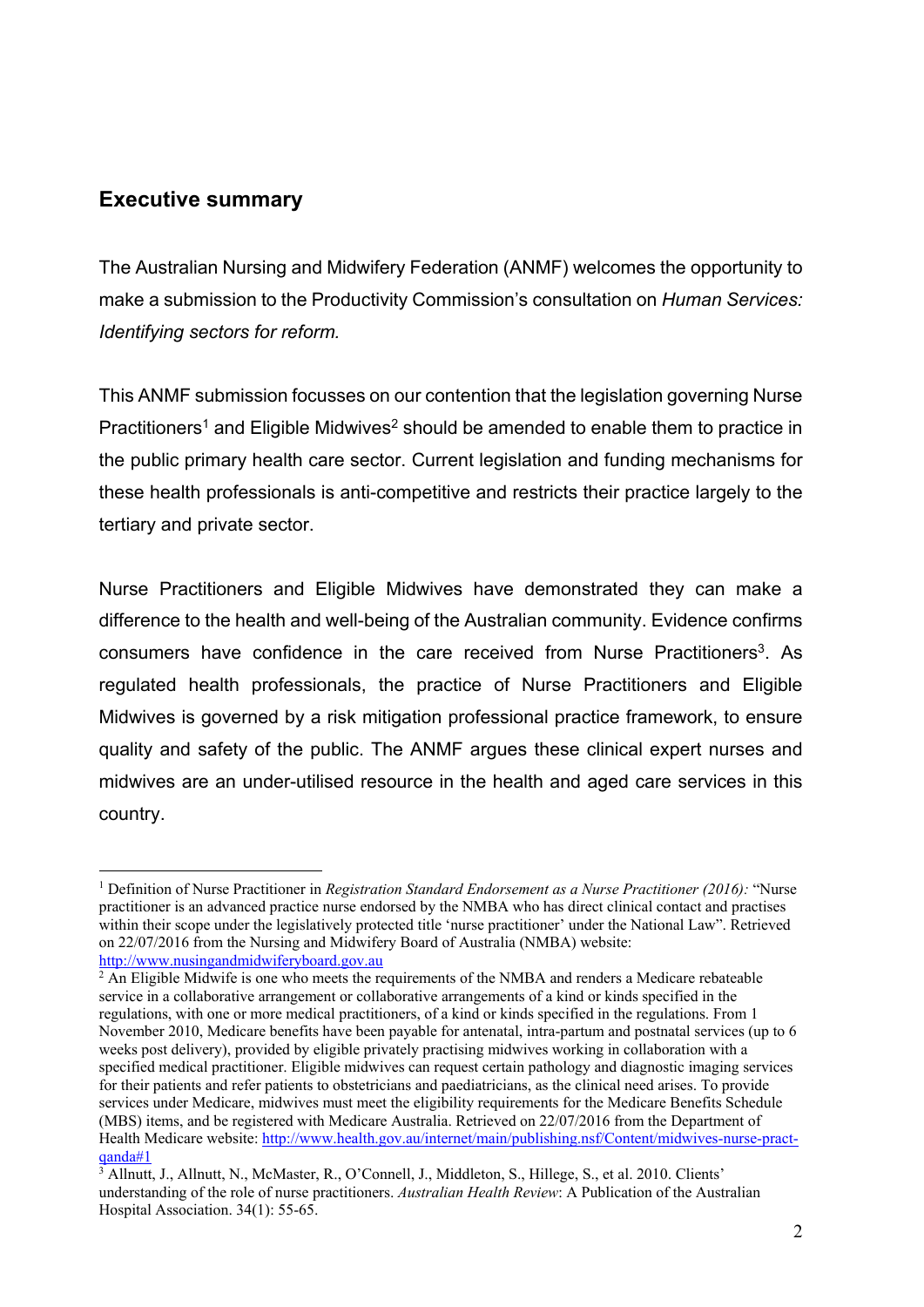With the increasing age of our population and increasing rates of chronic and complex disease, we need to re-think the way primary health care is delivered. Nurse Practitioners, Eligible Midwives, mental health nurses and Diabetes Nurse Educators can be key to this change. The Australian health system needs to provide the option for these clinical expert nurses and midwives to contribute their intrinsic care: delivered to meet the needs of individuals and the community; and, which addresses the social determinants of health and how these affect the community's health.

There is urgent need and immense benefit in reforming primary health care in Australia to optimise the expert and effective roles of Nurse Practitioners, Eligible Midwives, mental health nurses and Diabetes Nurse Educators. There is strong potential not only to deliver improved health outcomes for the community, but also to impact positively on national productivity through the best employment of these nurses and midwives.

The ANMF, therefore, urges the Productivity Commission to recommend changes to legislation and public funding instruments to open the way for Nurse Practitioners, Eligible Midwives, mental health nurses and Diabetes Nurse Educators to be able to practice in the public primary health care sector. This would create greater health care consumer ('user') choice and improved timeliness of access by the community to health care, especially those currently under-served population groups.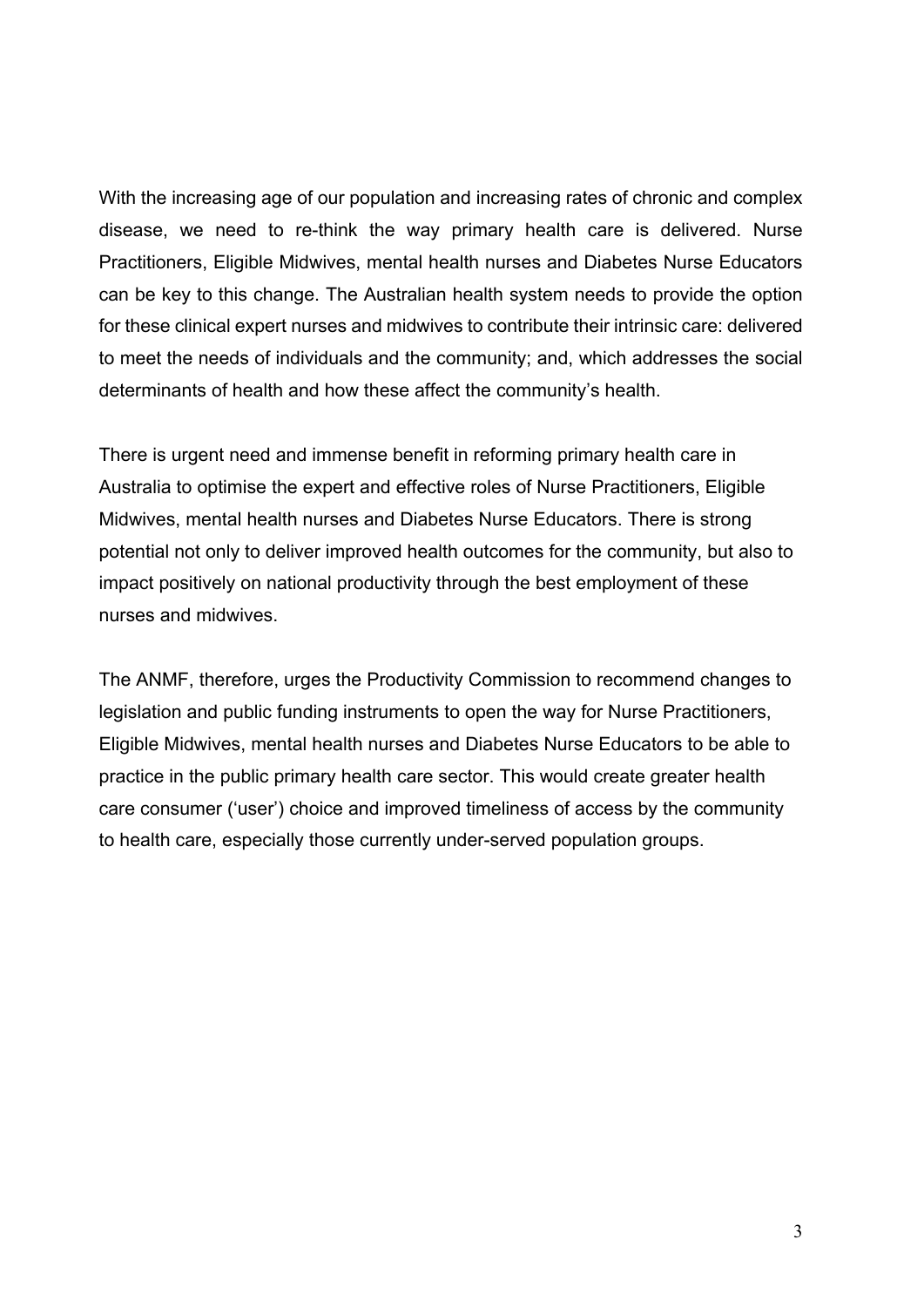# **Introduction**

Established in 1924, the Australian Nursing and Midwifery Federation (ANMF) is the largest professional and industrial organisation in Australia for nurses, midwives and assistants in nursing, with Branches in each State and Territory of Australia. The core business of the ANMF is the professional and industrial representation of our members and the professions of nursing and midwifery.

With a membership which now stands at over 249,000 nurses, midwives and assistants in nursing, our members are employed across all urban, rural and remote locations, in both the public and private health and aged care sectors.

The ANMF takes a leadership role for the nursing and midwifery professions by participating in the development of policy relating to: nursing and midwifery practice, professionalism, regulation, education, training, workforce, and socio-economic welfare; health and aged care, community services, veterans' affairs, workplace health and safety, industrial relations, social justice, human rights, immigration, foreign affairs and law reform.

Nurses and midwives together comprise more than half the total health workforce. They are the most geographically dispersed health professionals in this country, providing health care to people across their lifespan and in all socio-economic spheres. The fact that nurses and midwives form the largest component of the health and aged care workforce is especially evident in primary health care settings. The ANMF maintains that positioning primary health care at the centre of health policy will lead to significant improvements in health for all people in Australia, and through all stages of life. Further, there is potential for Nurse Practitioners, Eligible Midwives, mental health nurses and Diabetes Nurse Educators to be used more extensively across the spectrum of primary health care services, in all geographic locations, to greatly improve access and timeliness of care to individuals and communities.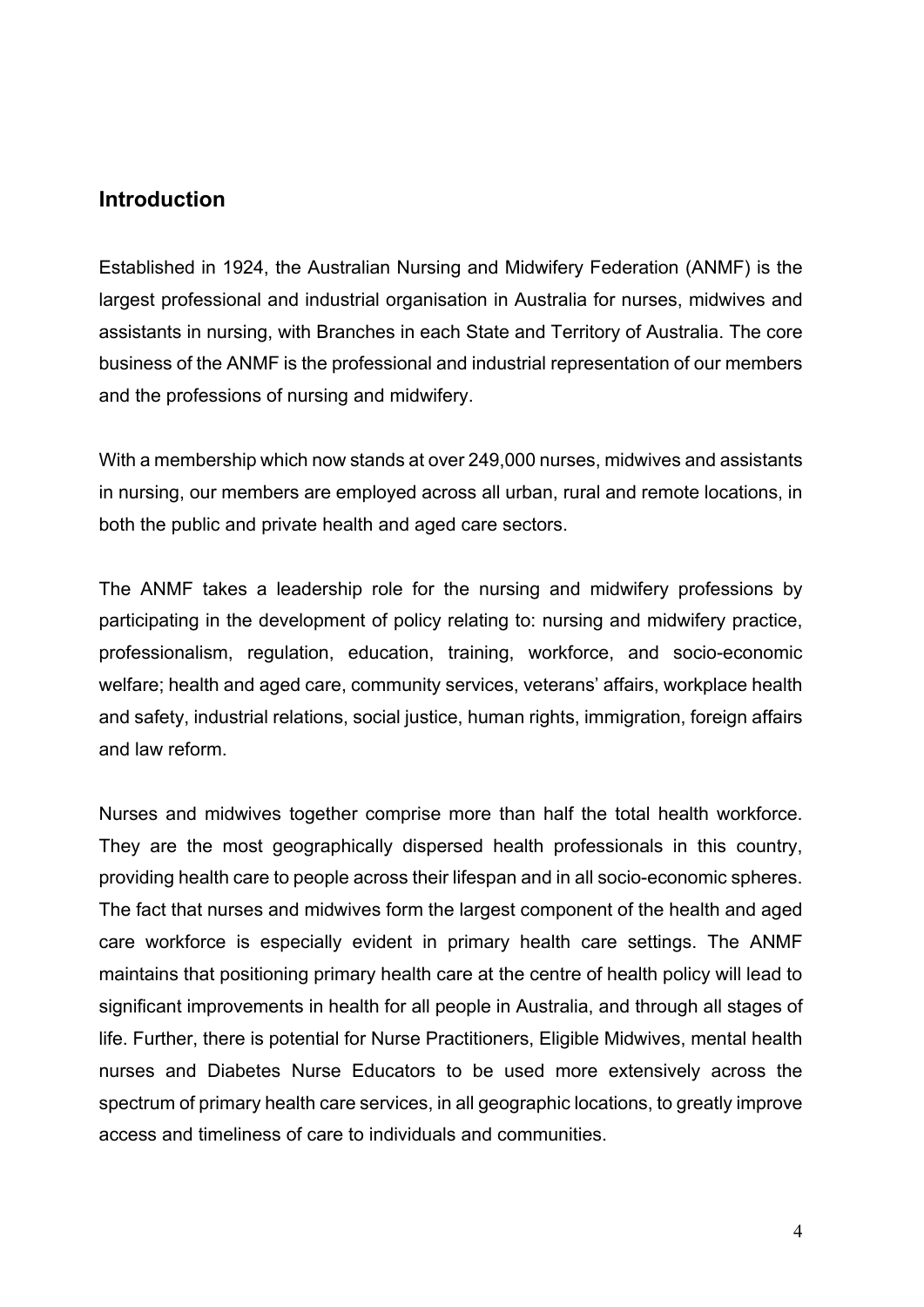# **Identifying human services for reform**

The ANMF identifies the human services that are best suited to increased application of competition, contestability and user choice are those found in the primary health care sector. As stated, it is the firm view of the ANMF that a well-structured and wellresourced primary health care sector should be central to Australia's health care system.

An effective primary health care system is one which is: accessible to all communities, culturally appropriate, involves community participation, is adequately funded to support the services needed to be delivered to meet the communities' health and aged care needs, and, to support the educational and ongoing professional development requirements of the health care professional team. Embedding a well-established primary health care sector within the country's approach to health care has a twofold benefit in that there is reduced demand on the acute care sector while at the same time improvement to health outcomes and population health and well-being.

Primary health care settings, include, but are not limited to: homes, schools, communities (including maternal and child health), general practice, local councils, offshore territories, aged care, retrieval services, rural and remote communities, Aboriginal and Torres Strait Islander health services, the armed forces, universities, mental health facilities, occupational health, sexual health, and women's and men's health. ANMF members practice in all of these settings.

Nurses and midwives provide vital early intervention, prevention, health promotion, acute and chronic disease management health care services across all the identified primary health care settings.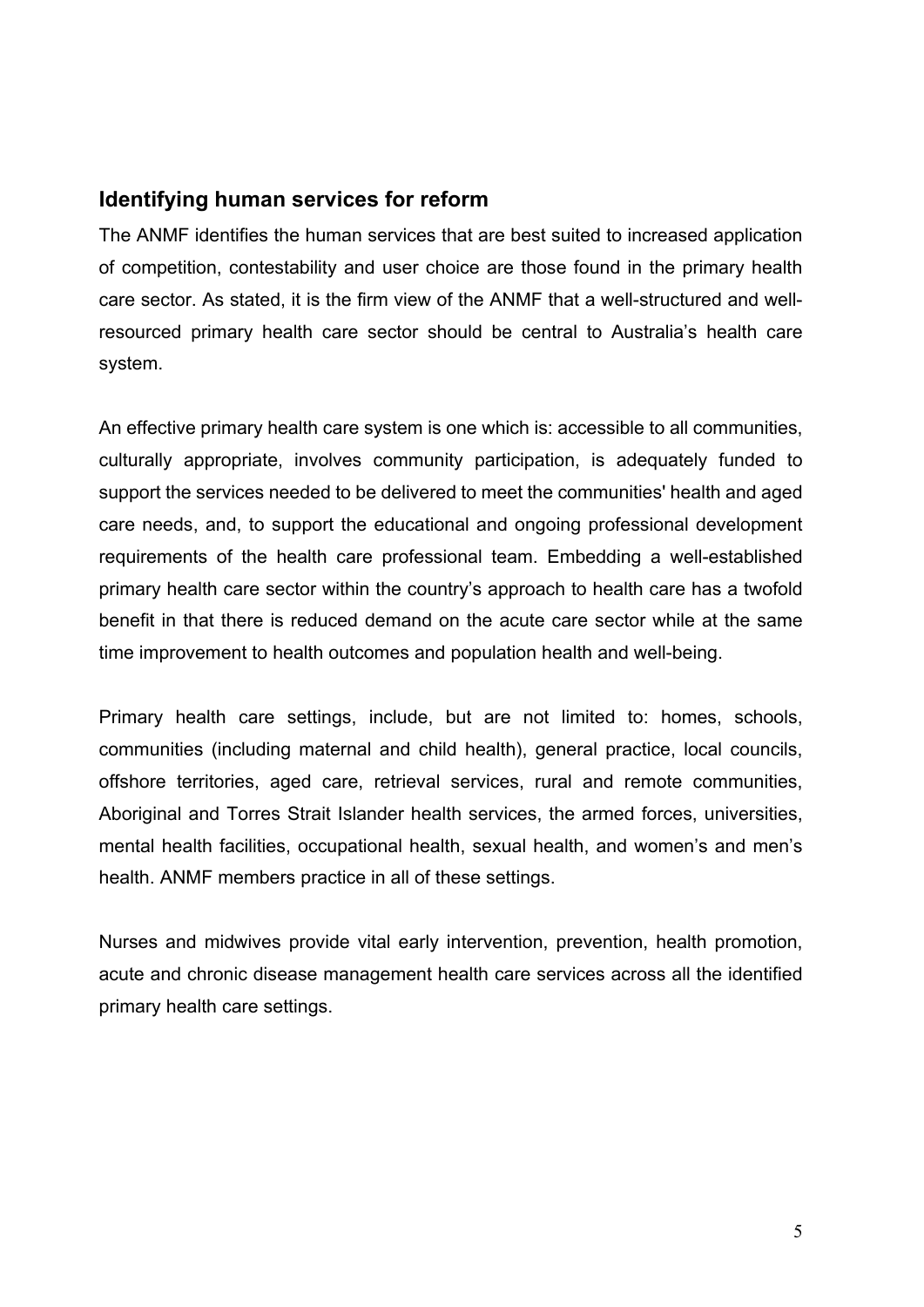### **Nurse Practitioners and Eligible Midwives**

At present Nurse Practitioners and Eligible Midwives play a limited role in primary health care settings, due to legislative and regulatory restrictions. While legislation introduced in November 2010 gave Medicare provider rights to Nurse Practitioners and Eligible Midwives, this was only for working in private practice and in collaboration with a medical practitioner.

The ANMF contends these restrictive practices lead to reduced access to timely care for the public, with consequent compromised health outcomes for the Australian community.

The roles of Nurse Practitioners and Eligible Midwives sit at the pinnacle of nursing and midwifery practice in this country. Registered nurses and midwives who choose to further their careers through the Nurse Practitioner or Eligible Midwife pathways are those who have developed expertise either in a specific area of clinical practice or in the broader focus of primary health care. They are regulated health care professionals who provide care in multidisciplinary teams with other health professionals. Legislation and regulation guide their nursing and midwifery practice. As qualified licensed professionals they are held accountable and responsible for their practice by the Nursing and Midwifery Board of Australia, whose role is to protect the public, as is the case for all other regulated health professions.

Registered nurses and midwives who undertake Nurse Practitioner and Eligible Midwife programs have demonstrated safety and competence to practice at an advanced clinical level, and a commitment to provide accessible health and aged care for the community.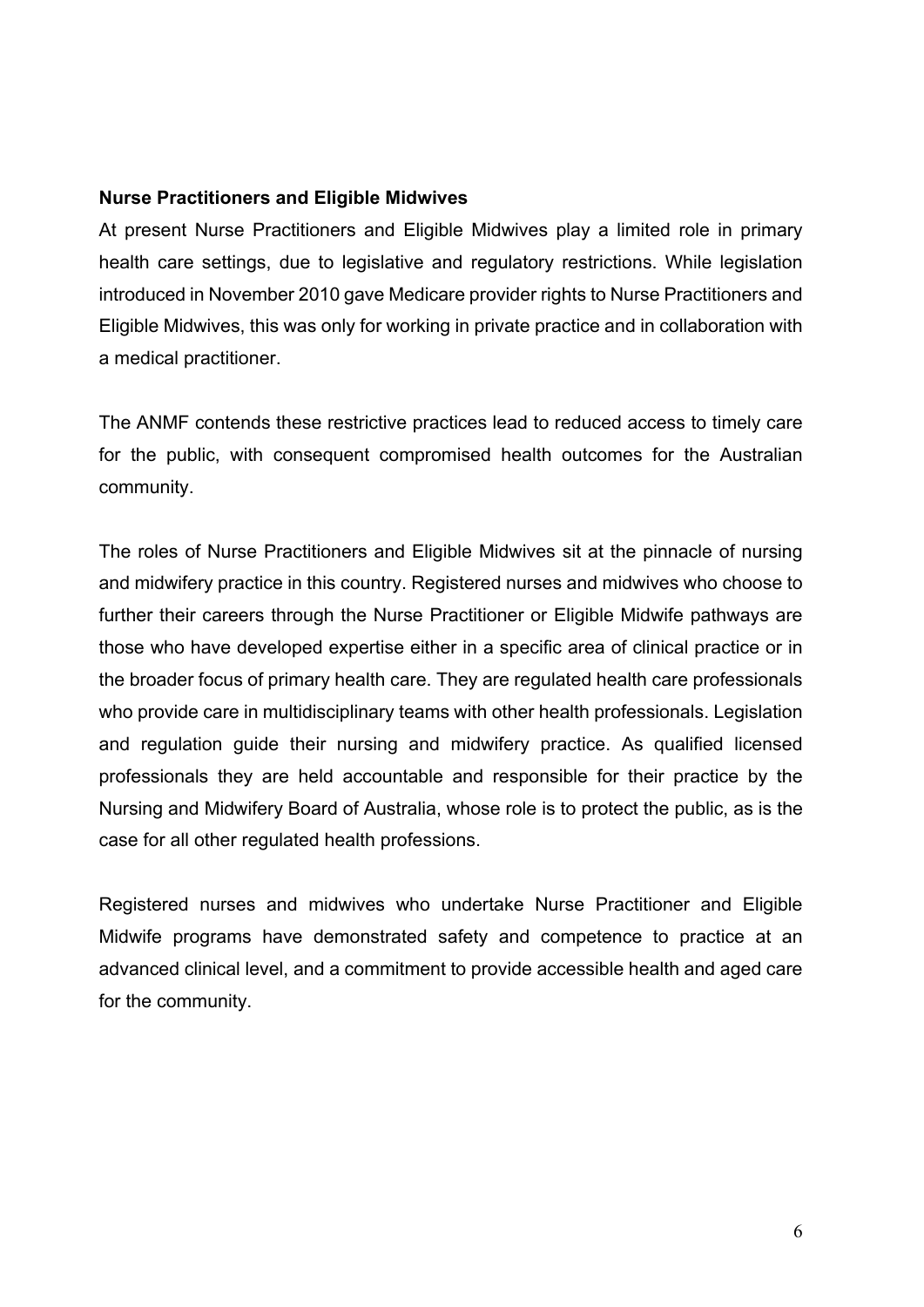The Nurse Practitioner and Eligible Midwife roles are differentiated by their expert practice in clinical assessment, prescribing, referral and diagnostics. These broader practice modalities are enshrined in state and territory legislation. While there are almost 1400 authorised or endorsed Nurse Practitioners in Australia, only around half of these nurses are employed in Nurse Practitioner positions and even less are practising to the full scope of their role. Eligible Midwife numbers are smaller at 237. Some of the restrictions on Nurse Practitioner and Eligible Midwife practice are the lack of positions in the public sector outside of the tertiary setting and private practice; an inability for patients to receive subsidised medicines if prescribed by a Nurse Practitioner or Eligible Midwife (as distinct from a medical practitioner) in the public sector; and, an inability to receive rebates from Medicare for Nurse Practitioner or Eligible Midwife services, thus limiting their practice and reducing patients' access to affordable, high quality primary health care.

Nurse Practitioners and Eligible Midwives in primary health care will not replace other health professionals but will (and in fact already do) provide a unique service that they are well prepared and qualified to offer. Extending this service will enable the community to access a level of primary health care, including chronic disease management, that is currently not available to the Australian population.

The Productivity Commission study to identify sectors of human services which could be reformed presents the opportunity to think about a model of primary health care which includes a multidisciplinary model offering comprehensive, person-centred primary health care services. For the sake of timely health care for our community, this opportunity must not be wasted.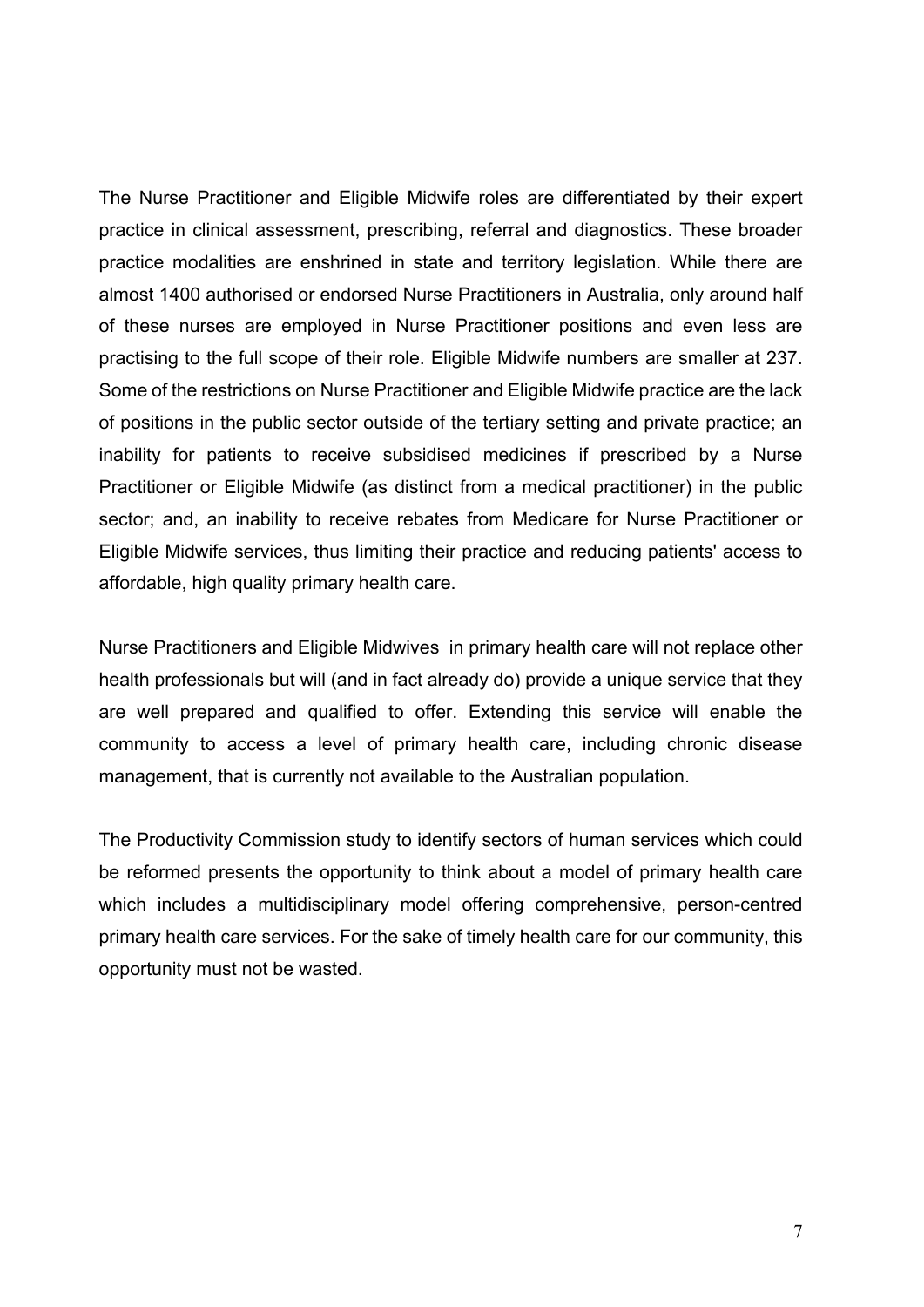#### **Barriers in current system**

The current systems for health funding in Australia create serious barriers to effective health promotion and chronic disease management, and limit effectiveness in terms of equity, access and value for money. Major reform is needed to achieve models of care that are based on the best available evidence; are efficient and cost effective; are measured and provide for positive health outcomes and sustainable service delivery. Funding models should support sound health policy designed to meet population needs, and be more responsive to the range of health professionals who can safely and competently be engaged in all aspects of the primary health care sector.

For Nurse Practitioners and Eligible Midwives to work to the full scope of their practice in the delivery of primary health care services in Australia, historical, professional and legislative barriers must be overcome.

The current healthcare system works well for those who are able to privately fund the total cost of their care and therefore receive a package of privatised services that are usually provided by a network of established reciprocal provider pathways. This system is generally navigated by well informed, empowered individuals, who have the skills necessary to make informed decisions and to interpret options with a degree of insight.

The system falls short for people living with chronic and complex health conditions who rely on co-funding for services and who may have to navigate the health systems to piece together a health care package that firstly, might meet their care needs and secondly, which they can afford. This option provides additional challenges for those people who lack capacity due to their mental health issues, or are socially or culturally disadvantaged, such as those with special needs due to cultural or language barriers, intellectual disability and chronic and complex conditions, or Aboriginals and Torres Strait islander peoples.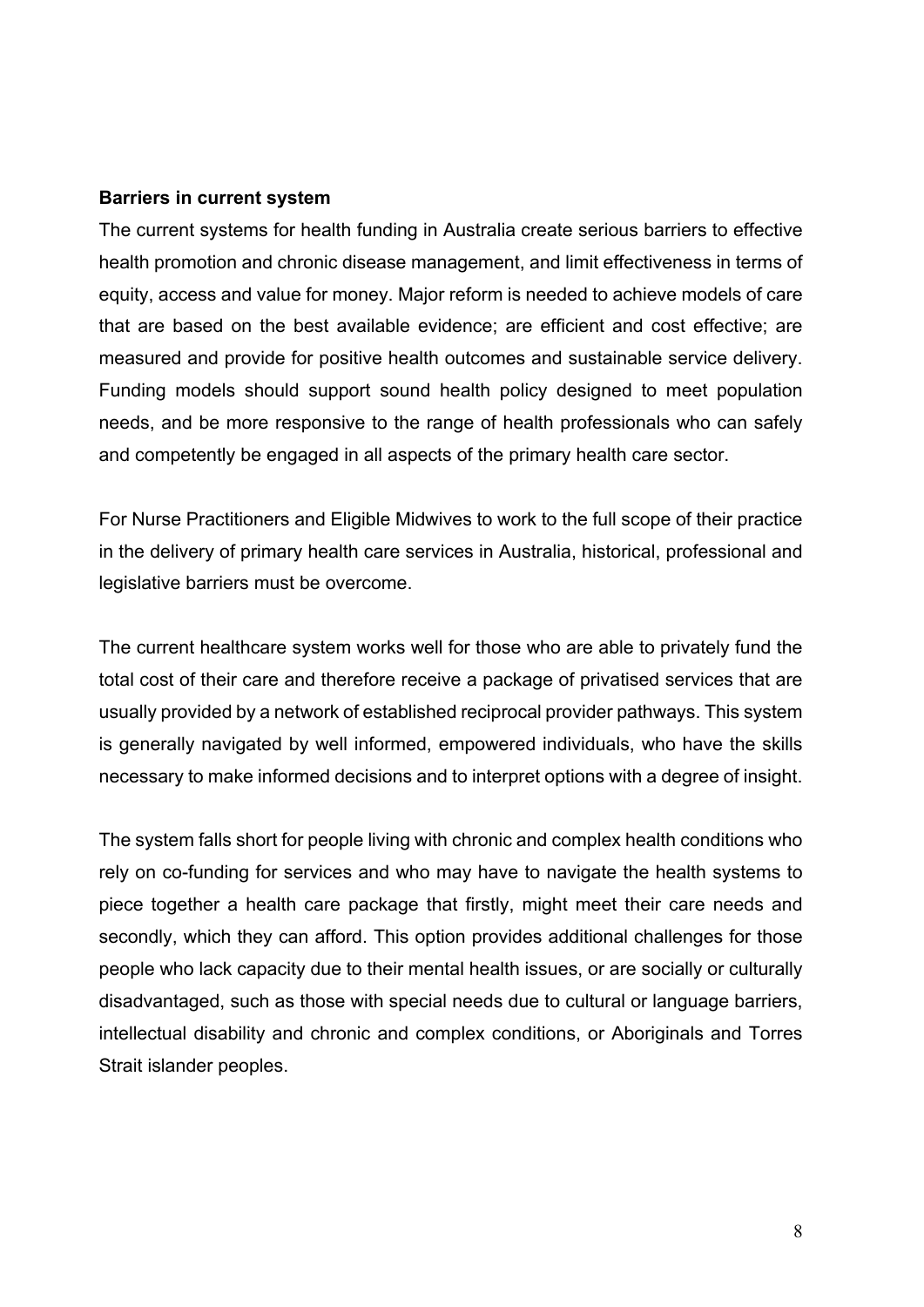The ANMF considers there is a serious gap in the primary health care system created by the funding mechanisms. The focus is on general practice instead of the central focus being on the person requiring care and where services can best be situated to meet care needs. The public/private sector mix, the jigsaw puzzle of funding mechanisms, and funding barriers for some sectors of the workforce, such as Nurse Practitioners and Eligible Midwives, means these health professionals are underutilised in the primary health care sector. When the full range of health professionals is not used within primary health care, this decreases choice for consumer 'users' of the services and more importantly decreases their access to timely and appropriate care. A variety of responsive forms of service delivery, provided by a range of health professional providers, including Nurse Practitioners and Eligible Midwives, must be available to meet the needs of all people.

#### **Funding issues**

The ANMF has concerns about the significant issues related to Commonwealth and State/Territory funding arrangements and agreements which create a gap between primary health care and tertiary (acute) care. Reliance on the Medicare Benefits Schedule (MBS) and Pharmaceutical Benefits Scheme (PBS) fee-for-service model, and lack of recurrent funding in this model, means there will be few funds available for health professionals other than a General Practitioner (GP) (to whom funds are currently distributed via the MBS). Unless there is a funding mechanism to support multidisciplinary teams to provide expertise in the area of their clinical expertise, the situation will be created in which health professionals will compete with one another in a fee-for-service environment with no incentive to collaborate, or, where doctors will be the only members of the team.

The current freeze on indexation of all MBS fees, affecting both GPs and Nurse Practitioners, is also of great concern to the ANMF, as it relates to viability of service provision.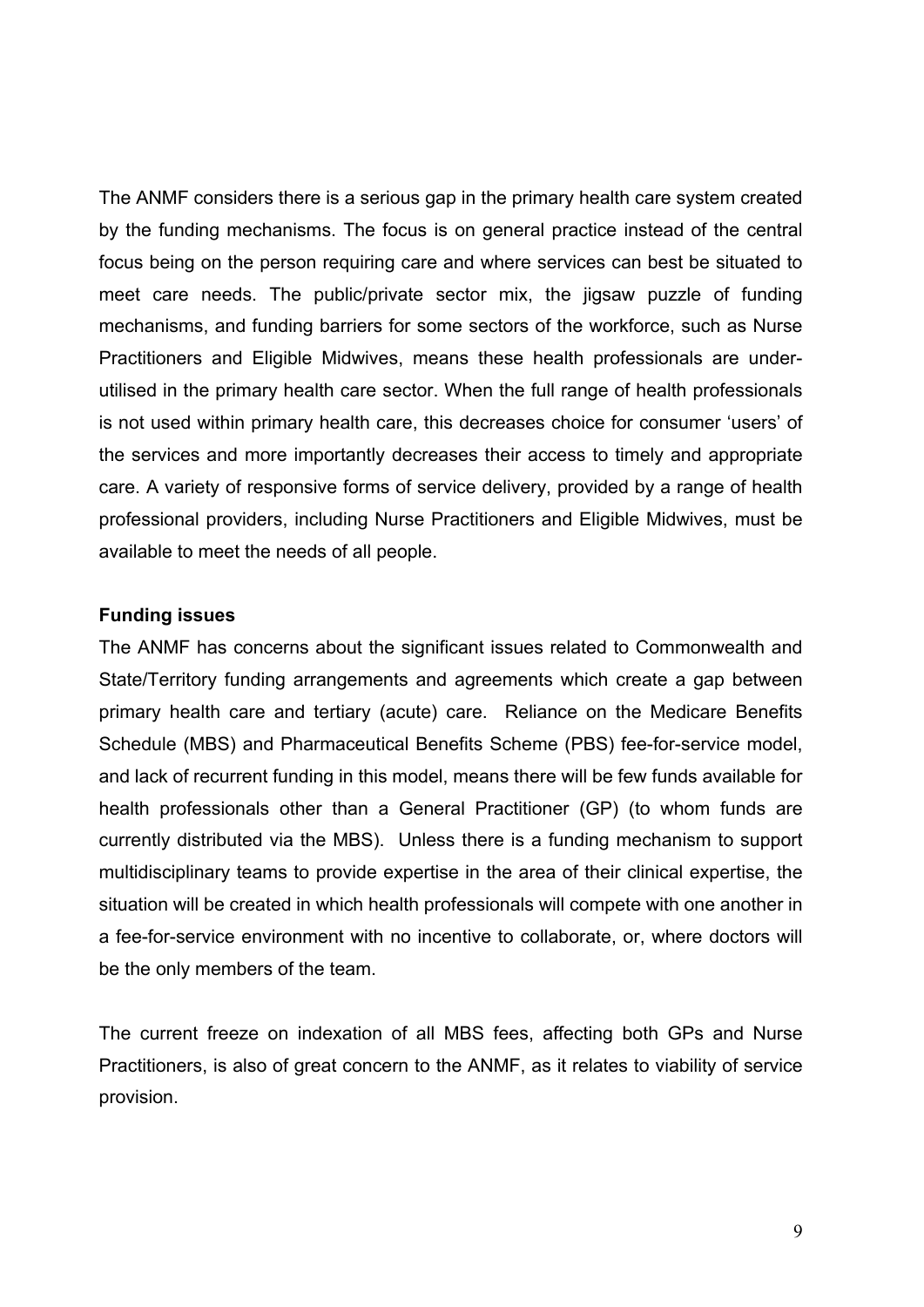#### **Reforms required**

In order to facilitate access to Nurse Practitioners and Eligible Midwives a number of structures need to be put in place. There needs to be subsidised funding from the Australian Government for designated Nurse Practitioner and Eligible Midwife positions in the public sector, especially in rural and remote communities; Nurse Practitioners and Eligible Midwives in the public sector need to be given access to MBS to allow for the delivery of comprehensive care, which includes the ability to order diagnostic investigations and refer to other health professionals when required. That is, we request that Nurse Practitioners and Eligible Midwives in the public sector be given 'request and refer' access to the MBS, just as is the case for medical interns. So too there should be a substantial increase in the payment for MBS items for Nurse Practitioners and Eligible Midwives in private primary health care settings, including mental health, to enable them to establish viable and sustainable practice.

In addition there is a need to review current MBS item numbers (and payment) for Nurse Practitioners and Eligible Midwives in private practice. For example, providing Nurse Practitioners with item numbers for after-hours services (similar to

GPs); and, an increased amount of remuneration for all item numbers, including those for simple procedures such as mole removals, skin checks, contraception insertion/removal, hence increasing access for the community to services when required, not just during business hours.

With this Productivity Commission study, an opportunity exists to recommend a reduction in the transaction costs of the current fee-for-service system and decomplicate the funding arrangements for primary health care in Australia. The application of the commercial marketplace in the health context has created some extraordinary distortions that a 'new slate' may correct. For example, those who have been able to pay may have been over-utilising primary health services; while those who have not been able to pay skip the primary health services and end up in a state of collapse in the acute health system, where the social and economic costs are even greater to them and the Australian society.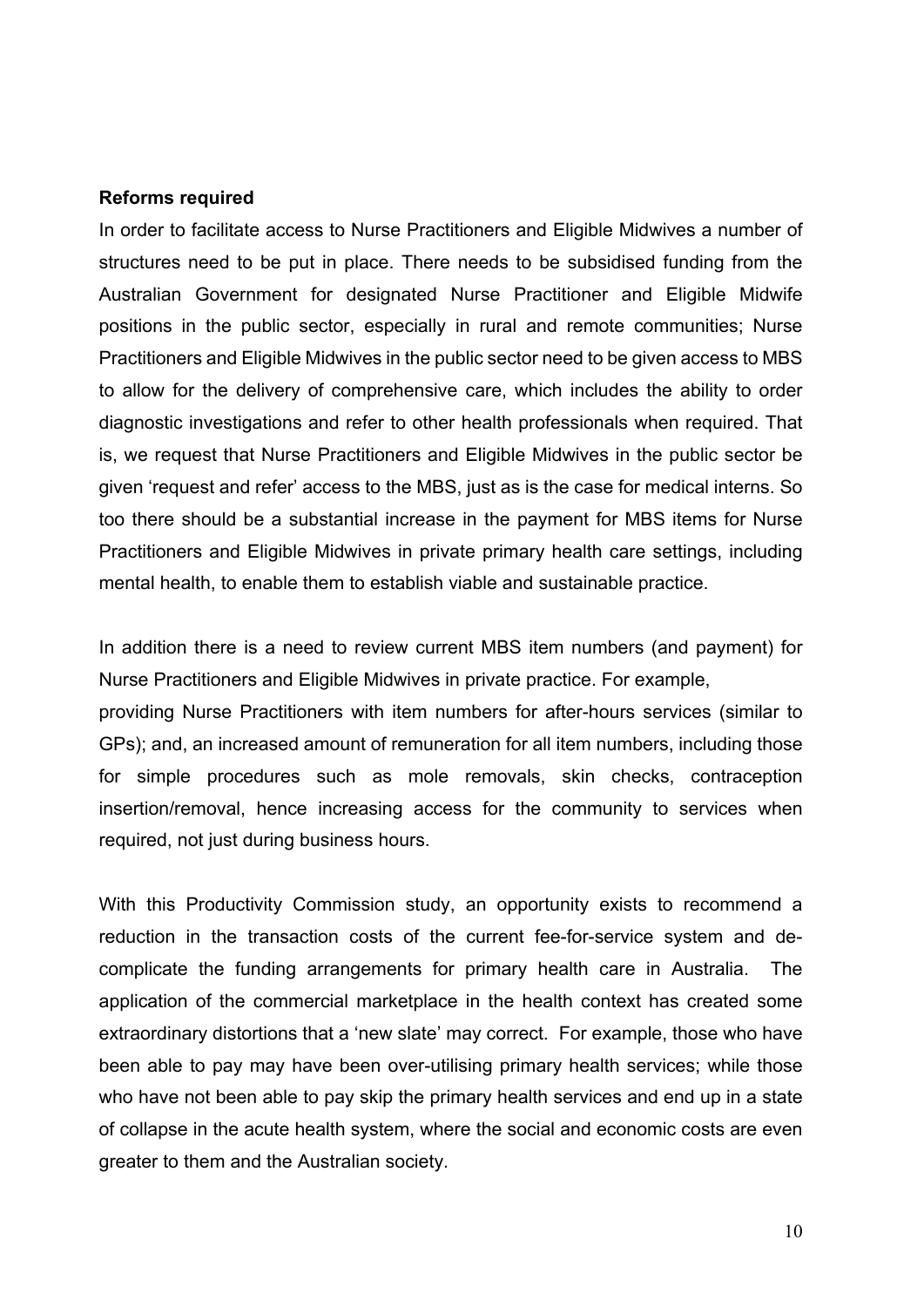By equipping Nurse Practitioners and Eligible Midwives with the funding mechanisms for improving access to necessary services for communities, there is also room for expanding on services which can be taken to population groups. There have been examples around the country where nurses or midwives, either alone or with other health professionals, have provided services to people who would not normally access general practices or tertiary facilities. These groups include Aboriginal and Torres Strait Islander communities, non-English speaking background immigrant and refugee groups, the homeless, sexual health workers, and people with mental health issues. Effective interventions have included screening tests, vaccinations, antibiotic therapies, antenatal care, and chronic disease management initiatives including, diabetic testing, and chronic renal and respiratory condition education. However, ongoing funding for these intervention programs has not always been guaranteed.

The ANMF strongly supports funding models which provide for positive health outcomes for communities through sound health policy designed to meet population needs. Funding for services, programs, care and treatment must be based on the health needs of the community and be designed to promote the goals of primary health care enabling the promotion of health, maintenance of health, and continuity of care for chronic and complex conditions management; and, funding must allow for the involvement of a range of health care professionals in the care. This model allows for a person to be seen by the right health professional for their needs, in an appropriate place, at the right time - that is, a 'needs' driven funding model, not one driven by a particular health care professional.

Providing a blended payment system (mixing fee-for-service, pre-payment and payment for performance with salaried arrangements), in primary health care, to facilitate team based care, is recommended by the ANMF as a means to achieve this integrated model and optimal health outcomes.

Nurses and midwives, as well as some other allied health professionals should have direct access to funding to cover all aspects of their primary health care practice without the process of being 'for and on behalf of' a third party.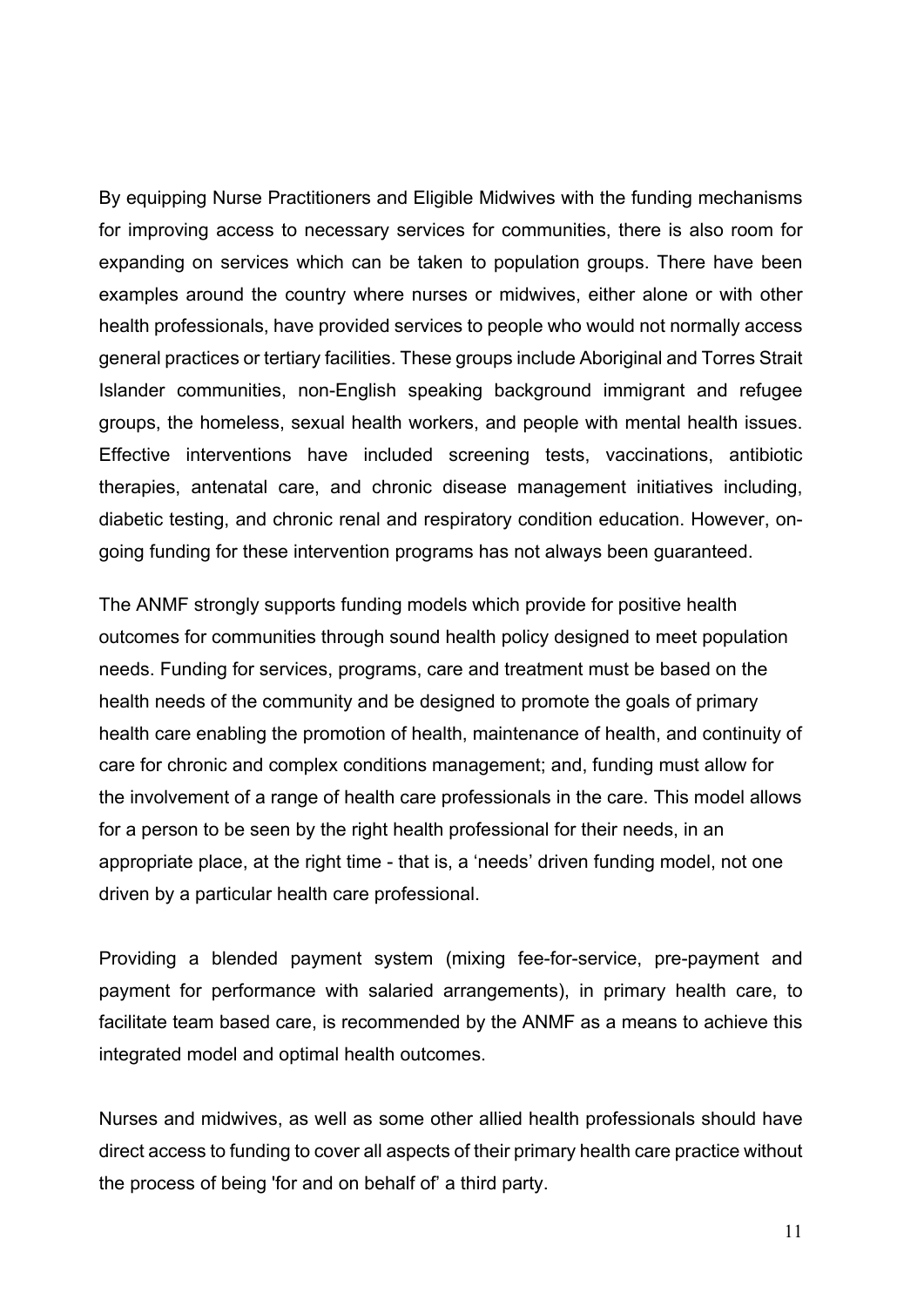Examples of Nurse Practitioner or Eligible Midwife led primary health care clinics include: clinics to improve the health outcomes of Aboriginal and Torres Strait Islander peoples' mental health, and, chronic disease management – it is well documented that renal, respiratory, cardiac and endocrine chronic conditions are all more prevalent amongst Aboriginal and Torres Strait Islander peoples. In addition, the use of Nurse Practitioners in aged care settings in residential aged care or the community, is invaluable to maintaining the health of our elderly and preventing unnecessary hospitalisation, for issues arising from chronic conditions.

### Exemplar of team approach:

Nurse Practitioner Lesley Salem, NSW – a generalist and chronic disease NP who works particularly with Aboriginal and Torres Strait Islander people and those with socioeconomic disadvantage. As a Nurse Practitioner Lesley participates in a chronic disease outreach team program working with a multidisciplinary team of chronic disease nurses, Aboriginal health workers, GPs, and a nephrologist, who visit an Aboriginal Medical Service to provide care to community members living with chronic kidney disease.4

### **Telehealth services**

Nurse Practitioners and Eligible Midwives are using electronic and other contemporary forms of telecommunications, such as telehealth, for providing advice, support and referral purposes. Telehealth is being used for people in rural and remote centres to improve access for people to specialists, who are most often located in metropolitan or regional centres. This approach to consultations gives convenience to people with a range of physical and mental issues including complex and chronic conditions, for pre-and post-surgical procedures consultations, and reduces the need for travel (which may be a painful and arduous process for the person, and costly) for investigations or therapy, is better for family members or other carers, and overcomes disadvantage due to geographical location of the person requiring care.

<sup>&</sup>lt;u>.</u> 4 Rural Doctors Network Annual Report 2012-2013. Durri AMS, Proactive abstract. Kidney Disease, p. 67.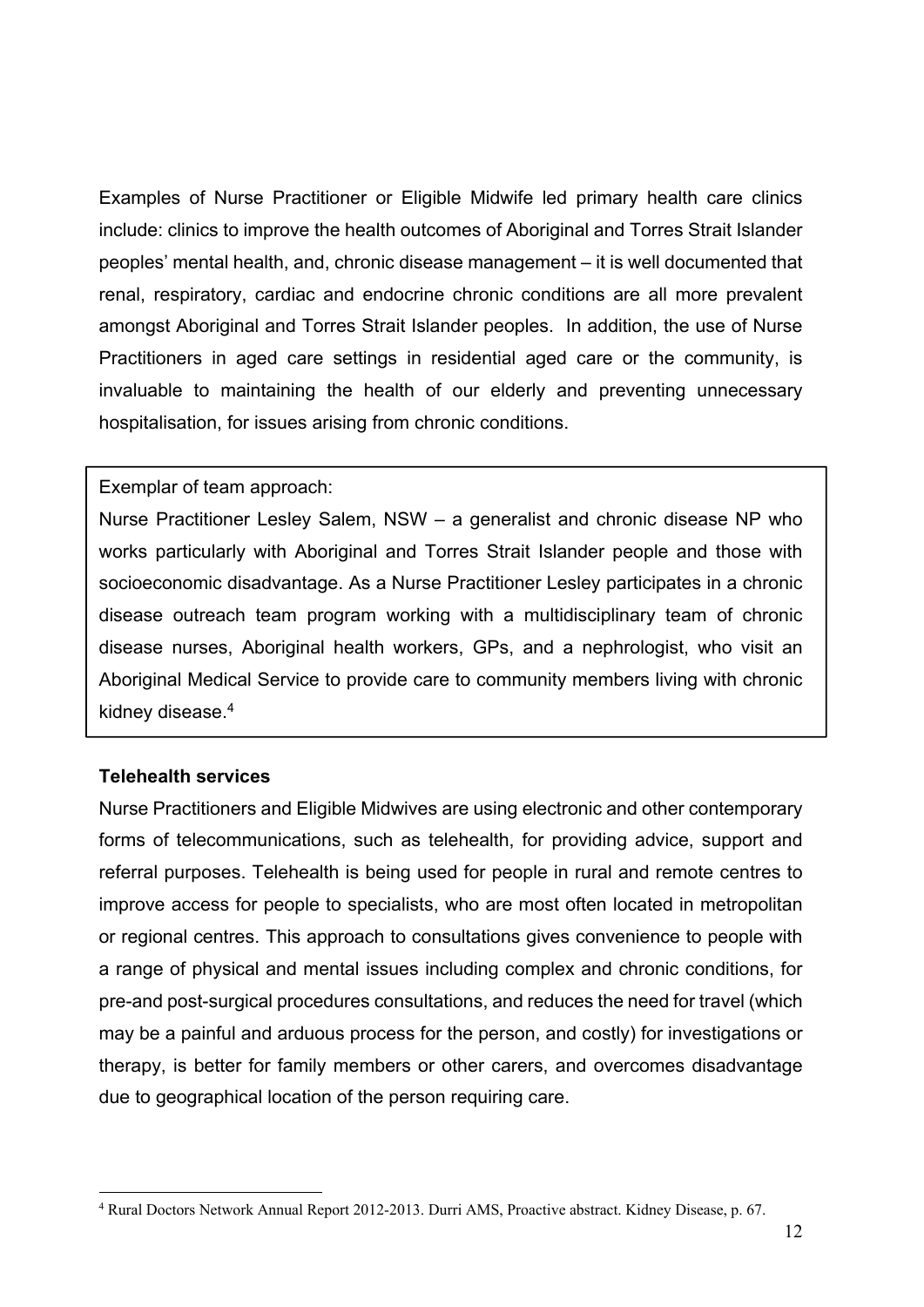The Nurse Practitioner and Eligible Midwife can participate in the telehealth consult and assist the care recipient as they gain access to specialist advice, treatment, monitoring and the most up to date evidence-based therapies. In addition, the Nurse Practitioner and Eligible Midwife can themselves be the specialist on the remote end of a telehealth consult with a person who is at their general practice or aged care facility.

Again, however, amendments are required for appropriate remuneration for the role undertaken by Nurse Practitioners and Eligible Midwives, who act as consultants to a telehealth episode.

## **Mental Health Nurses and Diabetes Nurse Educators**

Two additional examples of anti-competitive behaviour in the primary health care sector which the ANMF wishes to bring to the attention of the Productivity Commission relate specifically to mental health nurses and Diabetes Nurse Educators.

## **Mental Health Nurses**

The Mental Health Nurse Incentive Program (MHNIP) provides a non-MBS incentive payment to community based general practices, private psychiatrist services, Divisions of General Practice, Primary Health Networks and Aboriginal and Torres Strait Islander Primary Health Care Services who engage mental health nurses to assist in the provision of coordinated clinical care for people with severe mental disorders.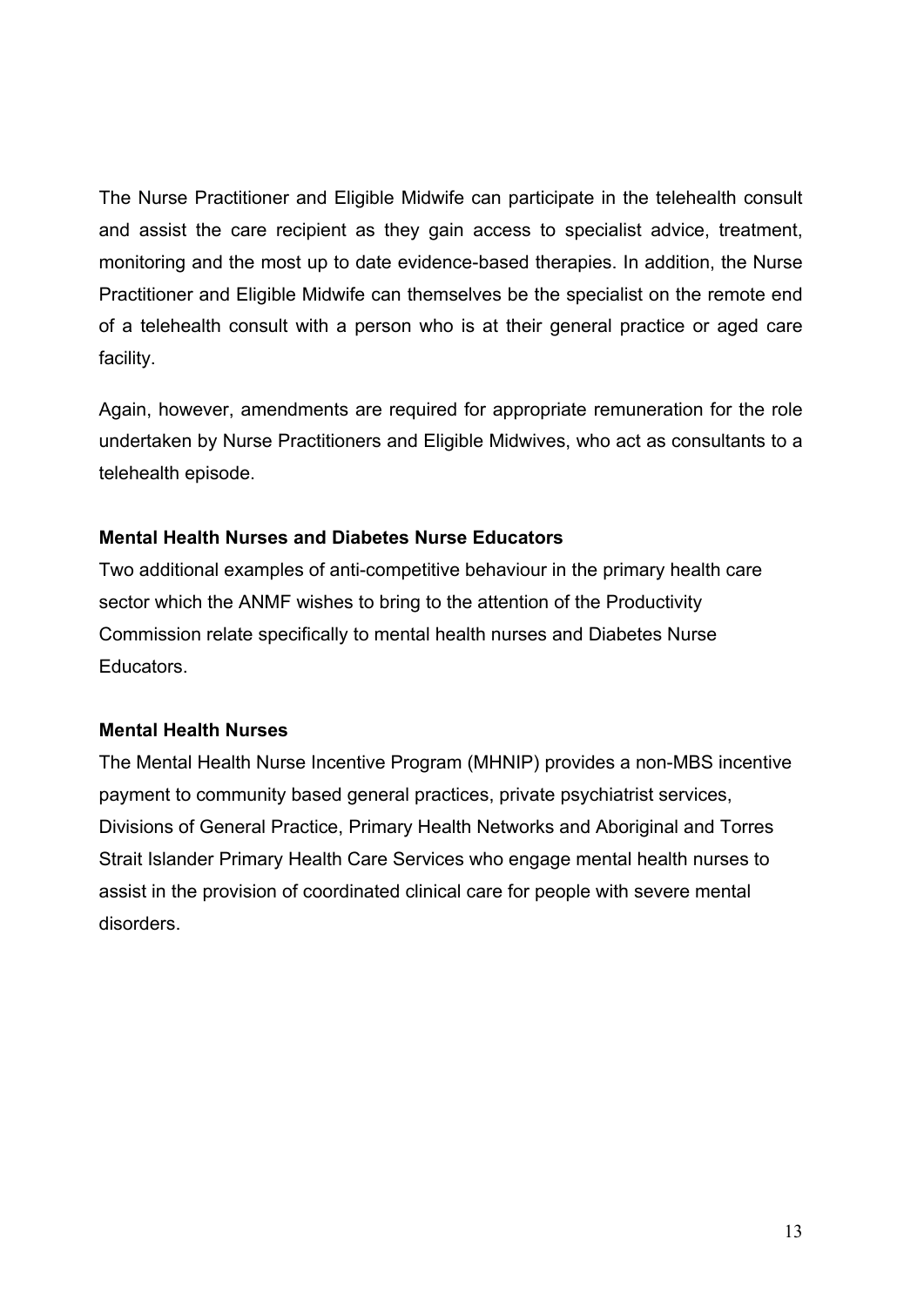The ANMF members working in mental health report that clients accessing mental health care under the Mental Health Nurse Incentive Program (MHNIP) are being provided with a range of services that benefit clients, families and the broader community. The mental health care provision is comprehensive and assists clients to remain in the community reducing the need for hospital admission. The breadth of care includes gaining a better understanding of their illness and developing skills to recognise and self-manage responses to symptoms, educate families about mental illness, improve clients overall health and well-being and support the principles of social inclusion and integration within the community.

Importantly the MHNIP focusses on, and significantly assists clients in, their recovery from mental illness. This provides a unique opportunity for nurses to therapeutically engage with people and fully utilise their mental health nursing skills, incorporating the role of coordination of clinical care. Our members who have been employed under funding from the MHNIP report its success; and their keenness to continue working in a primary health care environment in collaboration with medical professionals and clients.

However, the ANMF does not support the employment conditions which have been imposed by the Australian Government in order to receive funding under the MHNIP. That is, in order to access the MHNIP funding, the mental health nurse must undergo a credentialling process, only available through the Australian College of Mental Health Nurses. This process of credentialling is required, in addition to obtaining a postgraduate qualification in mental health. The ANMF contends credentialling of a nurse, who already holds an appropriate qualification that enables them to work in an area of practice, is an unnecessary and expensive extra step, which in turn impacts on availability of workforce. This is anti-competitive practice which doesn't ensure greater safety and quality, and only serves to compromise care through reduced access to qualified mental health nurses.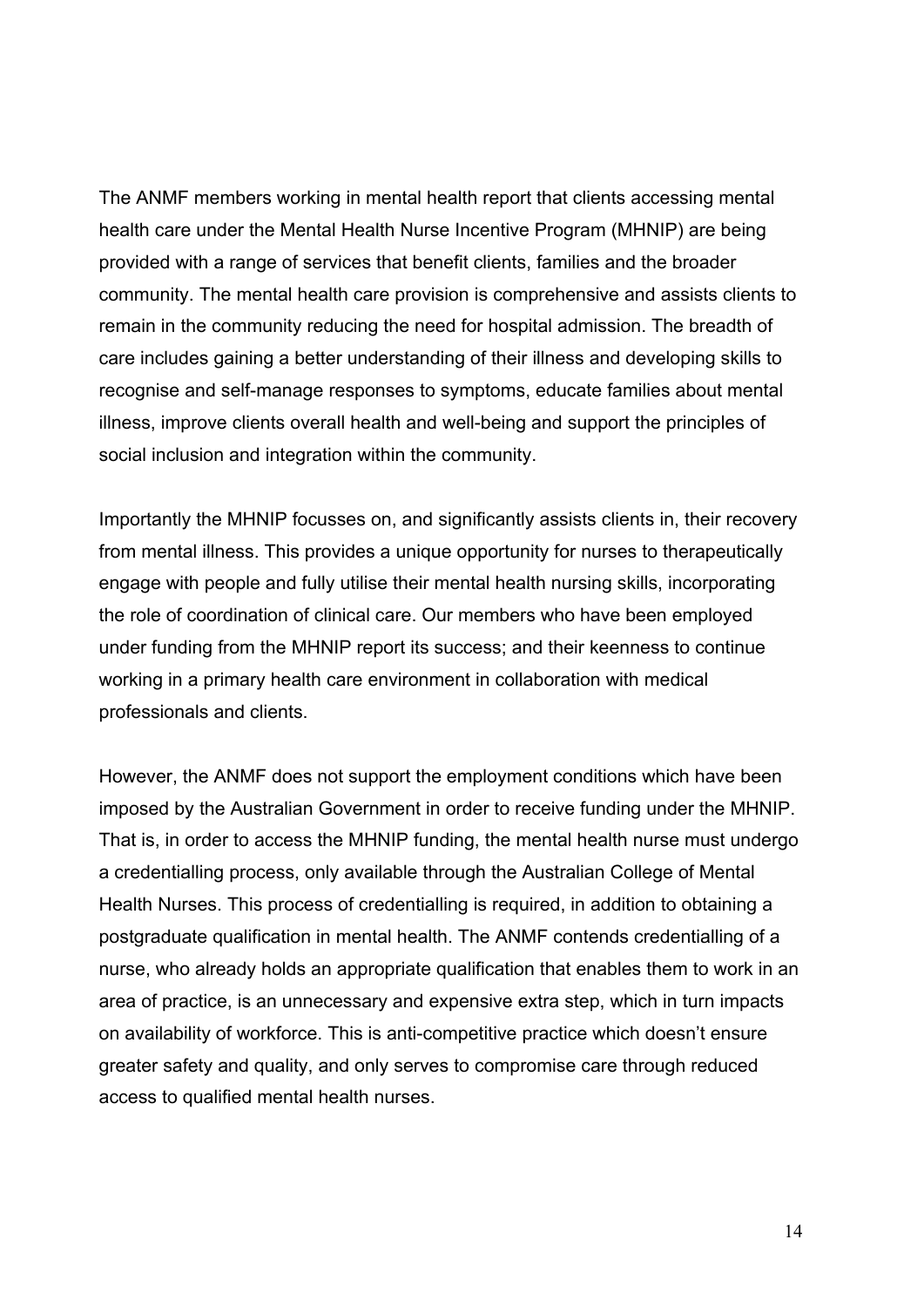The ANMF supports a MHNIP funding mechanism which enables all mental health nurses, who have completed a post graduate mental health nursing program of study offered by a university, to fully utilise their scope of practice so they can deliver timely primary mental health care within all communities.

The ANMF contends there must be improvements in the provision of appropriate, timely and safe mental health and dementia care services in primary health care by the competent mental health nurses already qualified and available for practice, to reduce the occurrence of, and impact of, mental health conditions.

Mental health nurses are involved in early intervention services in primary health care to prevent establishment of mental illness. These nurses consider too that early intervention in a person's journey is critical irrespective of age and across the mental health disease spectrum. An amendment to the criteria for MHNIP funding would go some way to achieving this end.

The Australian Government needs to urgently address the uneven geographic spread of MHNIP services around Australia and strengthen operational guidelines to improve data collection.

## **Diabetes Nurse Educators**

<u>.</u>

Diabetes Nurse Educators are specialists in chronic disease management for diabetes. According to a recent Access Economics report<sup>5</sup>, if diabetes education was available for the entire population of people with diabetes (1,372,577 people), the total averted economic burden could be \$6.1 billion per annum. This includes savings from less frequent hospital admissions, emergency presentations, GP visits, and the associated co-morbidities.

<sup>&</sup>lt;sup>5</sup> https://www.adea.com.au/wp-content/uploads/2014/07/Access-Economics-Report.pdf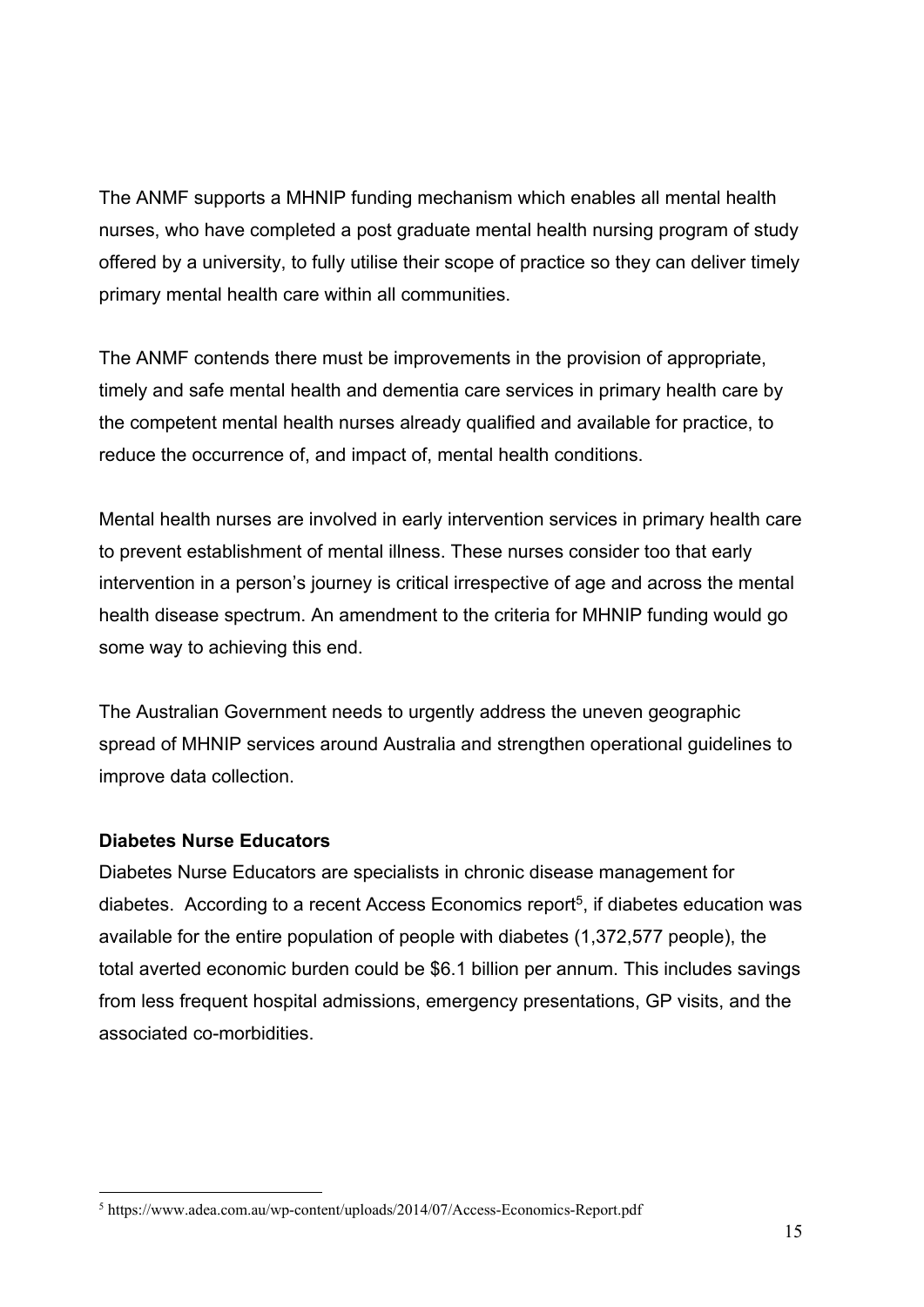Diabetes Nurses Educators are post graduate qualified and are ideally placed to play a key role in the care management of those with diabetes. Diabetes education is estimated to save \$2,827 per person with diabetes per annum in direct health system costs spent on diabetes itself, as well as on avoided co-morbid conditions.<sup>6</sup> Diabetes Nurses Educators (nurses able to access the generic Chronic Disease Education Medicare Item Number 10951) have the expertise to provide the essential education required.

Currently, Diabetes Nurse Educators are accessed by clients, following the development of a Chronic Disease Management Plan and referral by a GP. Access to Diabetes Nurse Educators is limited to five sessions per year, with the added limitation of those five visits being shared by all the members of the Allied Health care team. Consequently, Diabetes Nurse Educators compete with podiatrists, dietitians, exercise physiologists and other Allied Health professionals for the referrals which allow their clients to obtain the Medicare Rebate 10951.

Given the demonstrated benefit of diabetes education, the ANF contends Diabetes Nurse Educators should have their own discrete Medicare Item Number to provide the essential education to diabetes clients. The number of visits available should be determined by the Diabetes Nurse Educator in accordance with individual client need.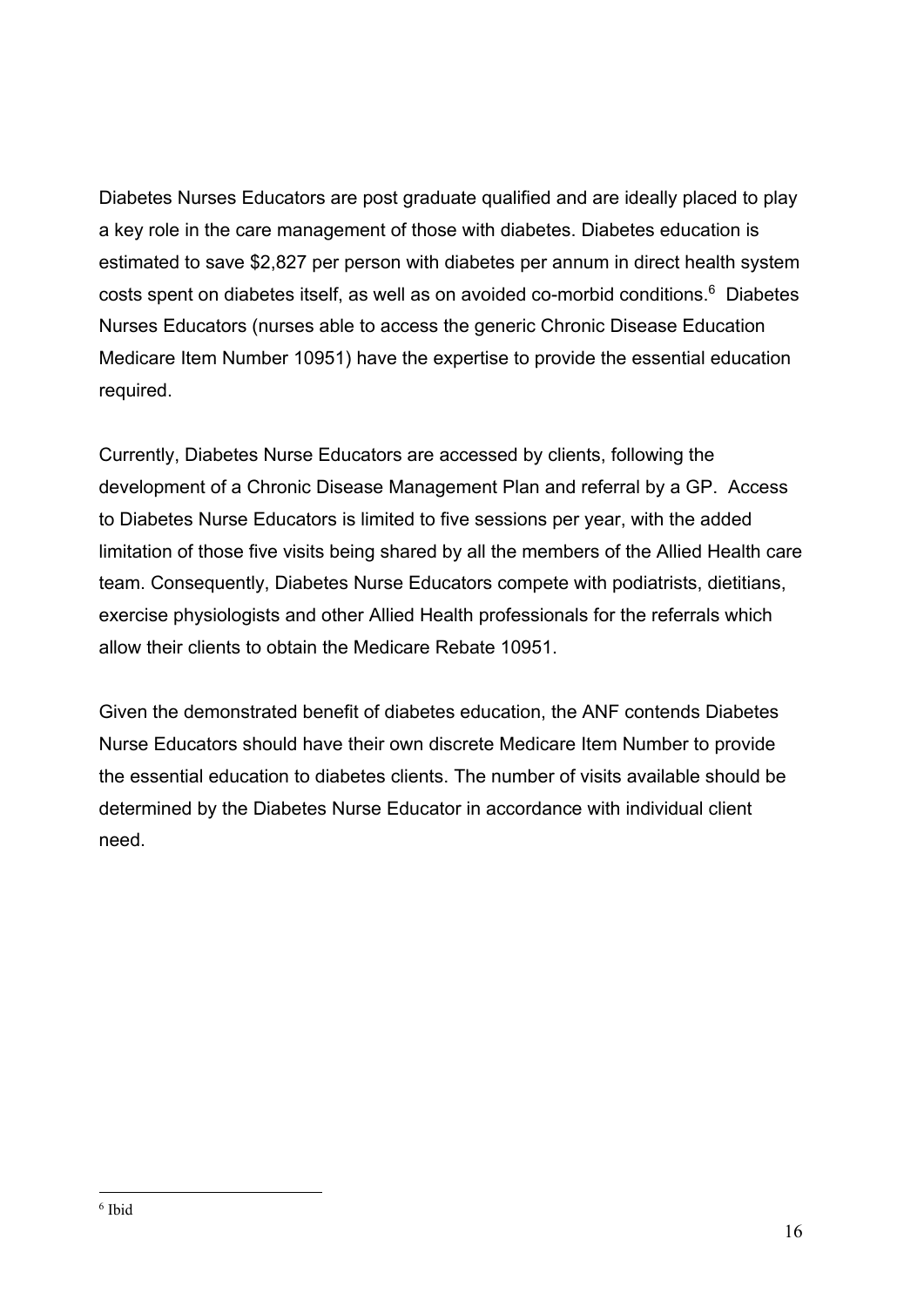## **Recommendations**

In summary, the ANMF recommends the following actions:

- fund designated Nurse Practitioner and Eligible Midwife positions in the public sector, including in small rural and remote communities,
- provide access to 'request and refer' MBS provider numbers for Nurse Practitioners and Eligible Midwives in the public sector, as is the case for medical interns,
- fund a substantial increase in the payment for MBS items for Nurse Practitioners and Eligible Midwives in private practice to enable them to establish viable and sustainable practice,
- enact amendments enabling appropriate remuneration for the role undertaken by Nurse practitioners and Eligible Midwives as consultants to a telehealth episode,
- introduce Medicare Item Numbers for after-hours services provided by Nurse Practitioners and Eligible Midwives,
- remove the credentialing requirement for qualified mental health nurses to access the MNIP funding, and,
- introduce a discrete Medicare Item Number for Diabetes Nurse Educators with the number of visits being determined in accordance with individual client need.